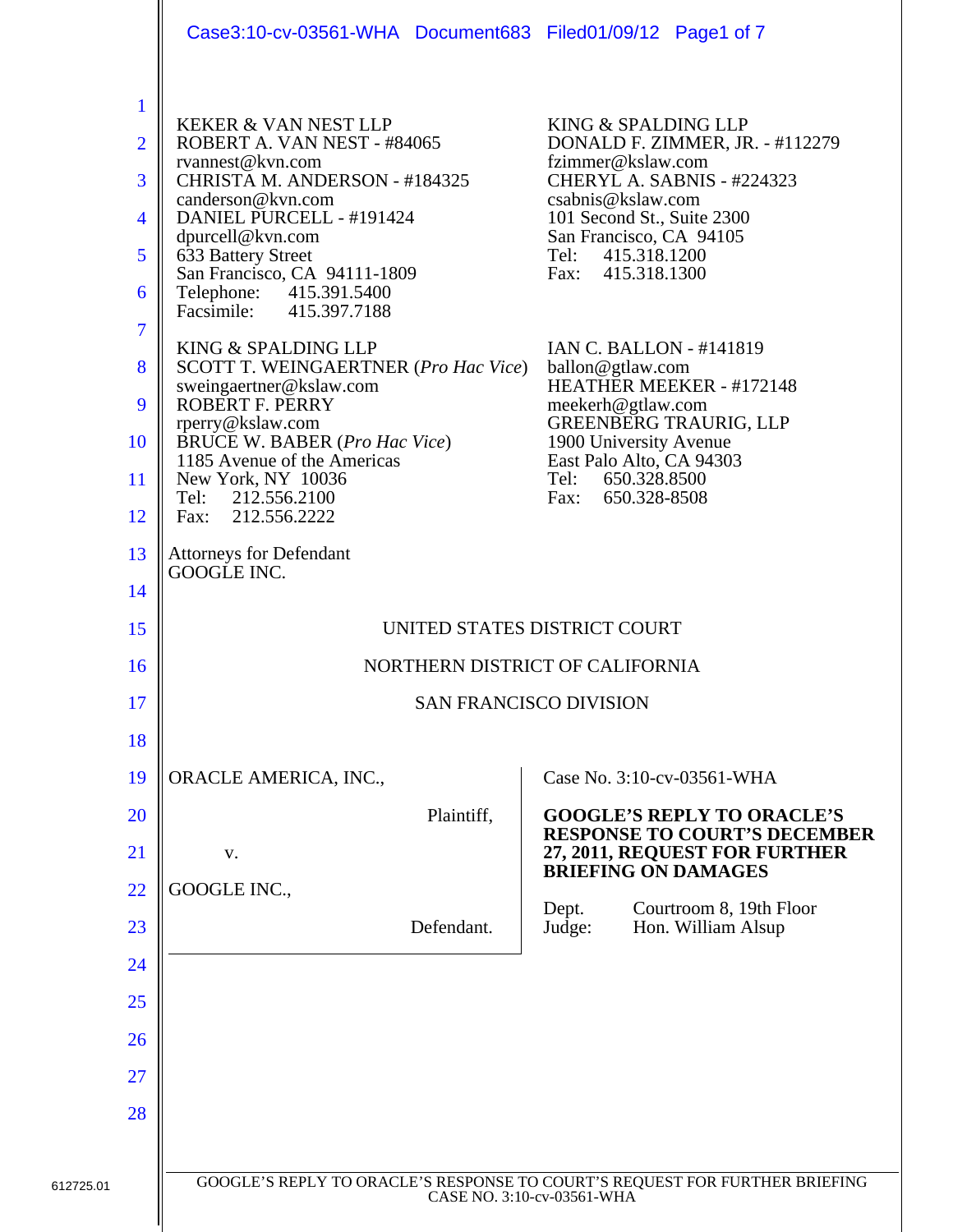## Case3:10-cv-03561-WHA Document683 Filed01/09/12 Page2 of 7

1 2 3 4 5 6 7 8 9 10 11 12 13 There are three fundamental problems with Oracle's Response to the Court's December 27, 2011 Order ("Order") and its discussion of the proposed damages framework described in that Order. *First,* Oracle fails to meaningfully discuss governing Federal Circuit case law regarding the limited relevance of future events to a hypothetical patent-royalty negotiation. The case law draws a clear line: future market events may be used only as one factor to check the reasonableness of a hypothetical negotiation at the time of first infringement. A plaintiff may not simply point to future market facts as establishing the starting point or result of the hypothetical negotiation. Although Oracle elides this critical difference in its brief, it plainly understands the limitation. Several months ago, Oracle stipulated to a jury instruction that correctly set forth the law, stating that evidence of future events "can be considered *only to the extent* that it sheds light on what the parties would have *anticipated at the time of the hypothetical negotiation*." In this case there is no need to use future events as a starting point; the parties' actual negotiations at the time of the alleged first infringement provide concrete evidence of what the parties expected.

14 15 16 17 18 19 20 21 22 23 *Second,* after glossing over that problem, Oracle then adopts the approach in the Order in full—except for the single, critical step that would actually require it to do a meaningful apportionment of the allegedly infringing features of Android between its intellectual property and all the other work Google did to implement those features—for example, thousands of lines of source code written over hundreds of hours by dozens of engineers. Contrary to the assertion in its brief, Oracle has never even attempted to calculate the value of Google's contributions to any Android feature. Moreover, as Google pointed out previously, an approach that starts with the full current value of any Android feature (necessarily measured as a percentage of Google's profits), followed by a deduction of Google's contribution, would violate the decades-old ban on measuring patent damages by an infringer's profits—a calculation that is rarely even possible.

24

25 26 27 28 *Third,* Oracle yet again attempts to inflate its damages award by claiming entitlement to Google's profits from a slew of non-Android products. This request has nothing to do with the Court's Order and has no legal or factual basis. Oracle cannot prove any connection between Android and other Google products, and its expert has never offered any opinion, in either of his reports, as to how such ancillary, downstream damages could be calculated.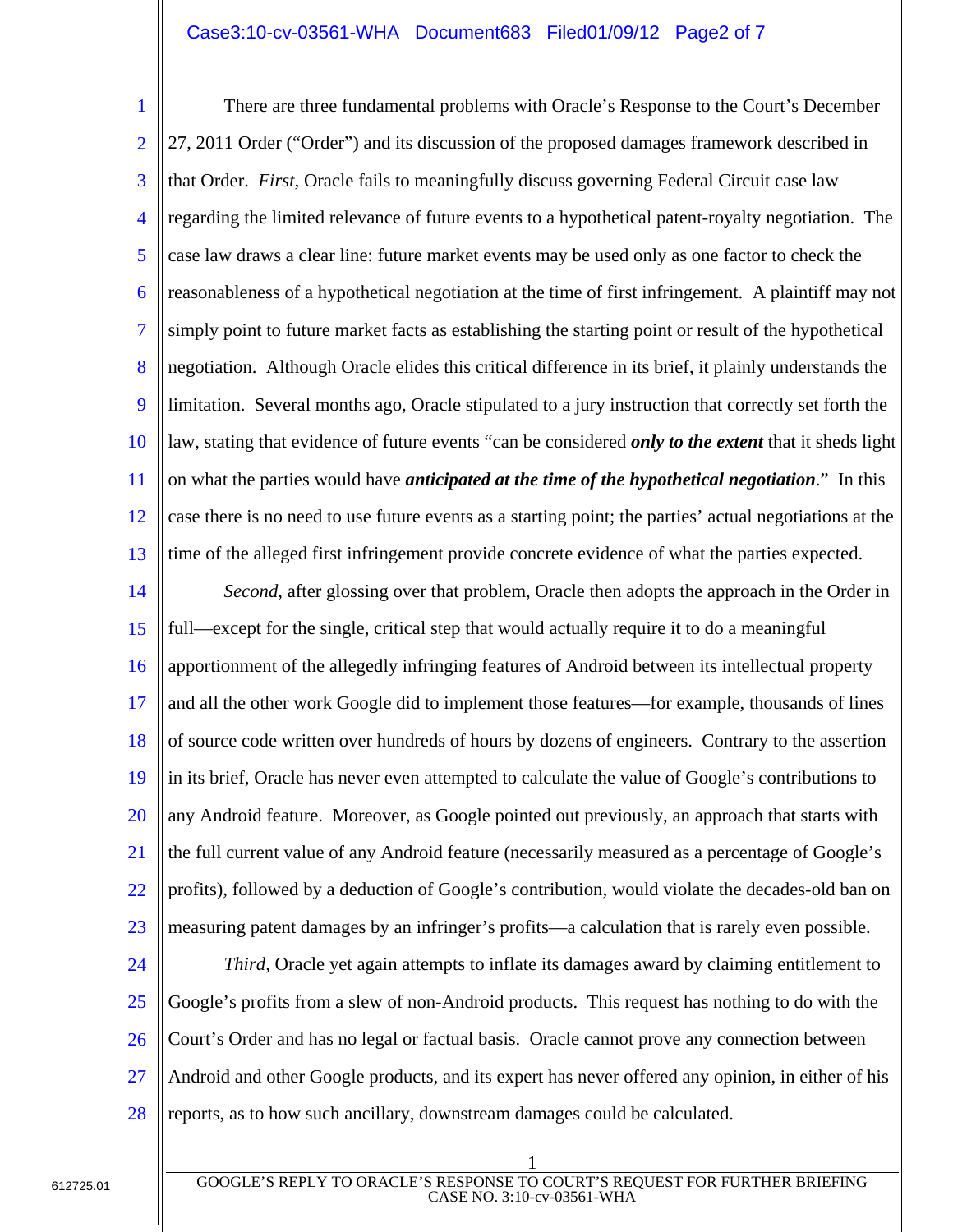1 2

#### **A. Oracle fails to acknowledge the difference between "peering into" the future and substituting future events for expectations at the time of infringement.**

3 4 5 6 7 8 9 10 11 12 13 14 15 16 17 18 19 20 Oracle fails to engage in any meaningful analysis of the relevant legal standard, offering only the vague statement that the "Federal Circuit has repeatedly held that the jury may in appropriate circumstances consider evidence that came into existence only after the actual negotiation." Oracle Resp. at 3 (citing *Lucent Techs., Inc. v. Gateway, Inc.*, 580 F.3d 1301, 1333-34 (Fed. Cir. 2009); *Sinclair Refining Co. v. Jenkins Petroleum Process Co.*, 289 U.S. 689, 698 (1933)). But this does not answer the relevant question. As Google explained in its opening brief, Google Resp. at 3-6, although evidence of post-negotiation events is admissible, the Federal Circuit has repeatedly made clear that such evidence can only be used as a check on what the parties would have agreed to *at the time of negotiation*, not as a substitute for the parties' expectations at the time of alleged first infringement. *See Integra Lifesciences I, Ltd v. Merck KGaA*, 331 F.3d 860, 870 (Fed. Cir. 2003) (if hypothetical negotiation took place in 1994, negotiators would not be allowed to consider expectations of FDA approval arising in 1995); *Interactive Pictures Corp. v. Infinite Pictures, Inc.*, 274 F.3d 1371, 1373 (Fed. Cir. 2001) (royalty must be based on parties' "sales expectations at the time when infringement begins … as opposed to an after-the-fact counting of actual sales"); *Hanson v. Alpine Valley Ski Area, Inc.*, 718 F.2d 1075, 1081 (Fed. Cir. 1983) (reasonable royalty should "be determined not on the basis of a hindsight evaluation of what actually happened, but on the basis of what the parties to the hypothetical license negotiation would have considered at the time of the negotiation").

21 22 23 24 25 26 27 Oracle knows this. It quotes from the parties' stipulated joint jury instructions, where it agreed that evidence of things that happened after the alleged infringement first began "can be considered *only to the extent* that it sheds light on what the parties would have *anticipated at the time of the hypothetical negotiation*. You may not limit or increase the royalty based on the actual profits Google made." Oracle Resp. at 3 (quoting Jury Instruction No. 56, Dkt. No. 539) (emphases added). This is the correct rule: the 2008-11 value of the Android features that allegedly practice Oracle's patents (which can only be calculated as a percentage of Google's actual Android profits) is relevant only to the extent it sheds light on what the parties would have

28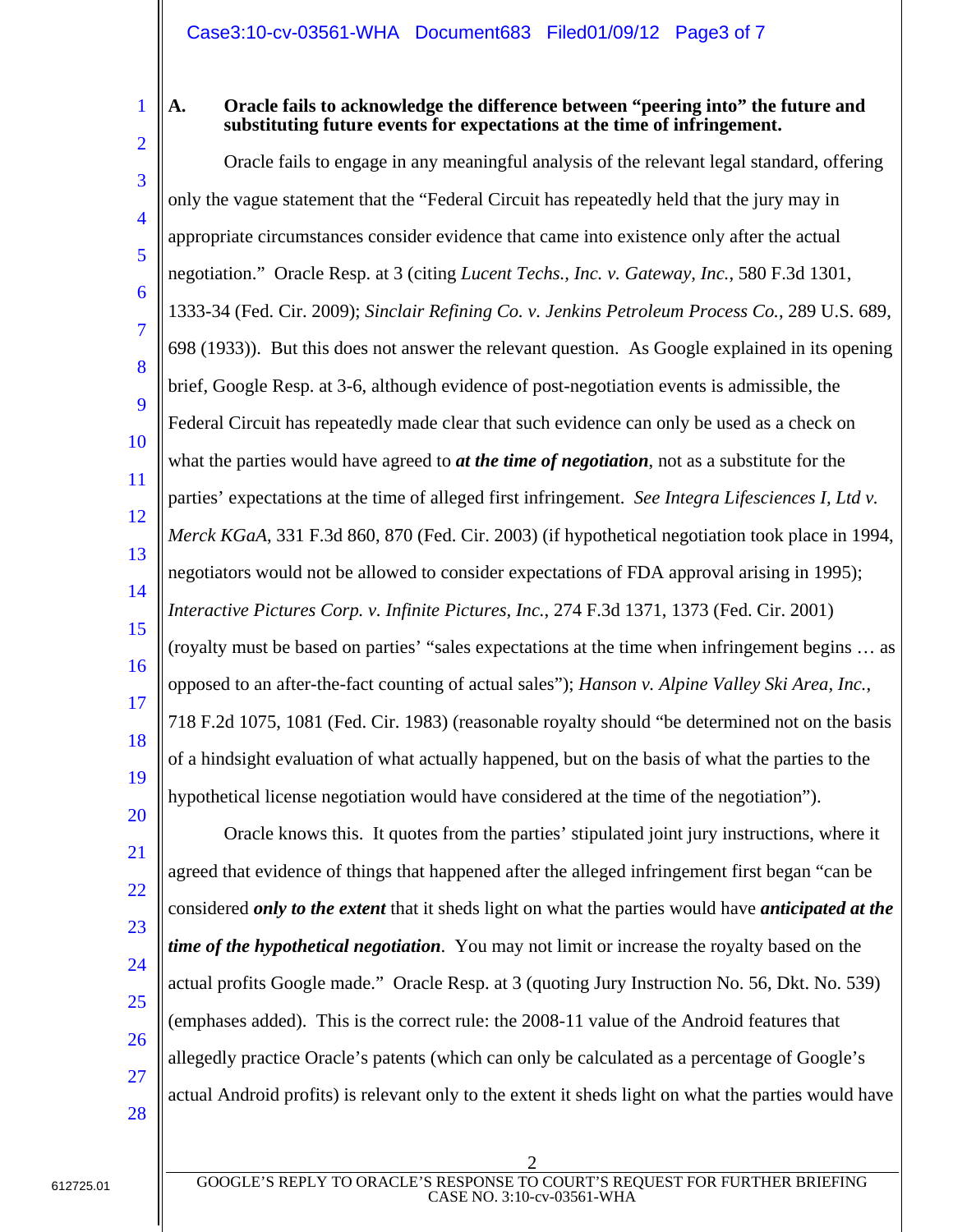# Case3:10-cv-03561-WHA Document683 Filed01/09/12 Page4 of 7

1 2 3 4 5 6 7 expected in 2006, at the time of the hypothetical negotiation. As Google already explained, the difficulty with the approach in the Order is that it does not merely use future profits to "shed light" on what the parties would have expected; it directly substitutes the present value of the patented features for what the parties would have agreed to in 2006. In addition to the legal problems described above, as a factual matter this approach ignores the parties' *actual* negotiations, which are direct evidence of how the parties valued Sun's IP at the time of alleged first infringement. *See Stickle v. Heublein, Inc.*, 716 F.2d 1550, 1556-61 (Fed. Cir. 1983).<sup>1</sup>

8

## **B. Oracle improperly resists the only meaningful damages limitation in the Order.**

9 10 11 12 13 14 15 16 17 18 19 20 21 22 The one aspect of the Order's approach that Oracle rejects is the only aspect that would force Oracle to do meaningful, rigorous work in apportioning damages, rather than simply claiming the entire pie for itself. Oracle objects to the requirement in Step 3 of that Order that Oracle separate out all the contributions Google has made to the allegedly infringing features of Android—copyrighted source code, other intellectual property, and engineering know-how—for which Oracle deserves no credit. Oracle Resp. at 3-6. According to Oracle, Dr. Cockburn has already done this work by calculating the incremental difference between how those features work with the claimed inventions and the purportedly lesser functionality that would exist without those inventions. *Id.* at 4. This is wrong; Dr. Cockburn has never looked at any feature of Android and separated the value of the claimed inventions from all the things Google did to incorporate those inventions into the android software. Oracle's brief simply repeats Dr. Cockburn's fundamental analytical mistake—equating the value of a *feature* of Android with the value of the *intellectual property* allegedly partially responsible for enabling that feature. One of Oracle's claims in this case is that Google has used its patented methods to boost

- 
- 23 24 the processing speed of Android phones. But although the patents may describe a method that contributes to increased processing speed, they do not, by themselves, enable anything. Even
- 25

 $\overline{a}$ 

26 27 28 1 Oracle's assertion that "[e]vidence of the *value consumers place on the patented functionality*  and copyrighted expression as of 2011 corroborates what Google itself anticipated in 2006," Oracle Resp. at 3 (emphasis added), is pure *ipse dixit* unsupported by any evidence. Similarly, Google has never conceded that it lacked alternatives to the claimed inventions, or that its only viable alternative was abandoning the Java language, as Oracle says. Oracle Resp. at 4. Google has only confirmed that one significant alternative was to use a different programming language.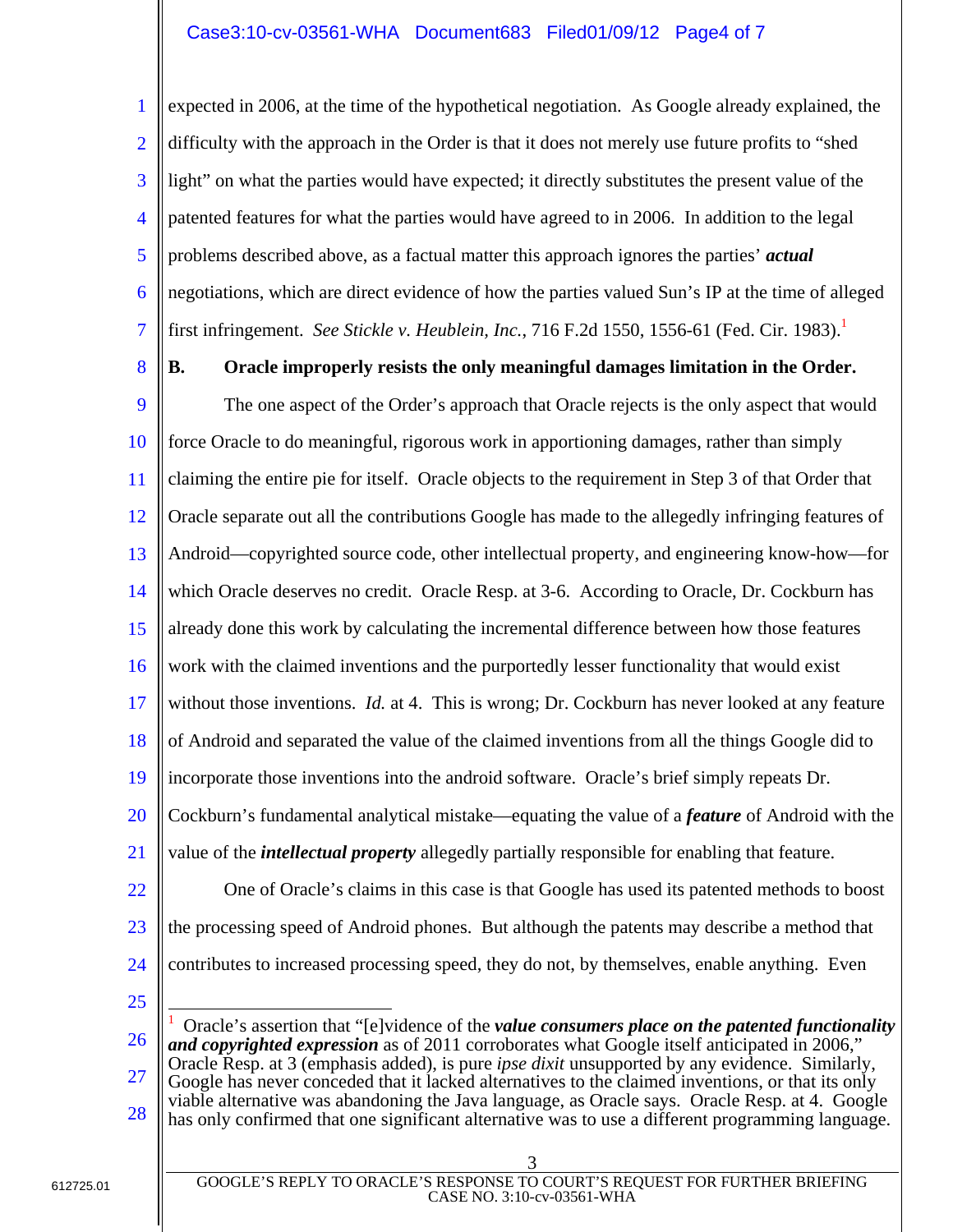## Case3:10-cv-03561-WHA Document683 Filed01/09/12 Page5 of 7

1 2 3 4 5 6 7 8 9 10 11 12 Oracle does not assert Google engineers could, and did, merely enter the text of the patents into a programming interface and come up with a faster smartphone. Even assuming Google engineers used a patented method related to speed, those engineers also had to spend many hours writing thousands of lines of source code, then many more hours testing and refining that code, to make the patented method operational. That source code is Google's copyrighted work. Even then, the operational patented method, by itself, would not result in increased processing speed. It could do so only in combination with numerous other Android components, such as the Linux kernel operating system and other features of the virtual machine, none of which are alleged to infringe. Whether Google developed these features itself or licensed them from others, either way Oracle can have no claim to them. Oracle is asserting that Android utilizes a patented method, and that all those many lines of code, which certainly did not write themselves, and all the other, complementary features of the software, have no independent value. That is nonsense.

13 14 15 16 17 18 19 20 21 22 23 24 25 26 27 28 Oracle is fighting the hypothetical in the Order, just as it has consistently fought the legal limitations on patent damages at every stage of this case. As Google explained in its Response, Google objects to the approach set forth in the Order because it bases damages on an apportionment of Google's profits—a measure of patent damages rejected by Congress decades ago, the logic of which rejection was summarized in *Georgia-Pacific Corp. v. United States Plywood Corp.,* 243 F. Supp. 500, 519, 521-22, 525 (S.D.N.Y. 1965). But even if one accepts the validity of the approach in the Order, it would be legally improper to give Oracle credit for Google's work. *See* Order at 2 (because non-patented "know-how may also be required to practice the feature … the fact that a license to practice an Oracle patent claim is essential to the feature does not justify appropriating the full market value of the feature to the claim."). Prior to the change in the law, courts never entertained the sort of argument Oracle is making. To the contrary, they required apportionment because they always understood that, even where a product uses a patented method, the infringer also added value to a patented product through its own work. *See Georgia-Pacific,* 243 F. Supp. at 525. It was the "insoluble" difficulty involved in apportioning between patented and nonpatented contributions that caused Congress to change the patent damages statute in the first place. *Id.* at 521-22.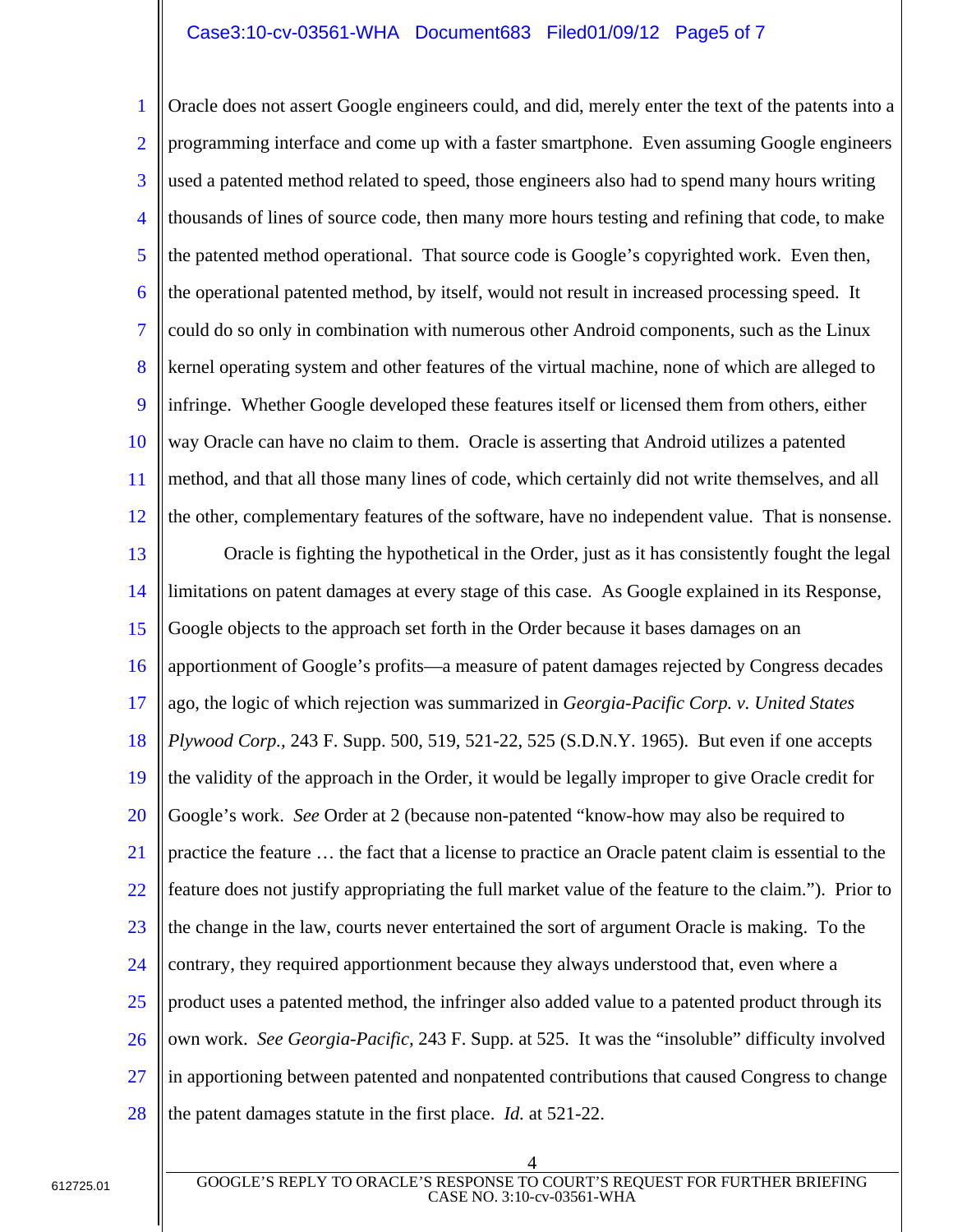# Case3:10-cv-03561-WHA Document683 Filed01/09/12 Page6 of 7

1 2 3 4 Even Oracle seems to understand this. Although it initially asserts that it deserves 100% of the credit for the allegedly patented features, it then argues, as a fallback, that apportionment would be too difficult. Oracle is right about that, but in making the argument it necessarily concedes that Google must have done something substantial to make Android what it is today.<sup>2</sup>

- 5 6 7 8 9 10 11 12 13 14 15 16 17 **C. The Court should reject Oracle's latest effort to lay claim to downstream damages.**  Finally, Oracle suggests that the parties should be assumed to have known, back in 2006, all the details of Google's current business lines, including Google+, Google's music and digital content services, and Google's 2011 acquisition of Motorola. Oracle Resp. at 7. The reference to the Motorola acquisition is yet another attempt to put a multi-billion dollar number in front of the jury—exactly what the Court precluded in barring Oracle from offering evidence of Sun's settlement of its litigation with Microsoft. Further, none of the cases Oracle cites suggest that a patentee can recover damages based on purported "synergies" between an allegedly infringing product and other products that company happens to sell five years after the hypothetical negotiation. More importantly, in neither of his two expert reports did Dr. Cockburn offer any opinion calculating a reasonable royalty including Google's other product lines. Even if it were legally permissible or logically sound, it would be far too late in the day for Oracle to shoehorn these new damages amounts into the case. This is another brazen attempt by Oracle to boost its
	- 18 damages. The Court should reject it.
	- 19

20

21

22

Dated: January 9, 2012 KEKER & VAN NEST LLP

By: */s/ Robert A. Van Nest* ROBERT A. VAN NEST Attorneys for Defendant GOOGLE INC.

| 23              | $\vert^2$ The three cases that Oracle cites to bolster its proposed abandonment of step 3 are inapposite.                                                                                                                                                                                                                                                                                                                                                                                                                                                                                                                                                                                                                                                                                                  |  |  |
|-----------------|------------------------------------------------------------------------------------------------------------------------------------------------------------------------------------------------------------------------------------------------------------------------------------------------------------------------------------------------------------------------------------------------------------------------------------------------------------------------------------------------------------------------------------------------------------------------------------------------------------------------------------------------------------------------------------------------------------------------------------------------------------------------------------------------------------|--|--|
| 24              | Funai Elec. Co., Ltd. v. Daewoo Electronics Corp., 616 F.3d 1357, 1375-76 (Fed. Cir. 2010),<br>and <i>Bose Corp.</i> v. JBL, Inc., 274 F.3d 1354, 1361 (Fed. Cir. 2001), involved application of the<br>entire market value rule, which Dr. Cockburn has never even argued, much less demonstrated,<br>   applies here. Funai did not even involve a royalty calculation; it was a lost-profits case. See 616<br>F.3d at 1375-76. In Finjan, Inc. v. Secure Computing Corp., 626 F.3d 1197, 1211 (Fed. Cir.<br>2010), the Federal Circuit merely concluded that the jury's damages award did not violate<br>Georgia-Pacific, because there was evidence that the patent was fundamental to the product.<br>Nothing in any of these cases justify what Oracle wants to do here—awarding the entire value of |  |  |
| 25              |                                                                                                                                                                                                                                                                                                                                                                                                                                                                                                                                                                                                                                                                                                                                                                                                            |  |  |
| 26              |                                                                                                                                                                                                                                                                                                                                                                                                                                                                                                                                                                                                                                                                                                                                                                                                            |  |  |
| $\overline{27}$ |                                                                                                                                                                                                                                                                                                                                                                                                                                                                                                                                                                                                                                                                                                                                                                                                            |  |  |
| 28              | a product feature to a claimed invention, notwithstanding the obvious contribution of substantial<br>added, alleged-infringer-owned intellectual property to that feature.                                                                                                                                                                                                                                                                                                                                                                                                                                                                                                                                                                                                                                 |  |  |
|                 |                                                                                                                                                                                                                                                                                                                                                                                                                                                                                                                                                                                                                                                                                                                                                                                                            |  |  |

GOOGLE'S REPLY TO ORACLE'S RESPONSE TO COURT'S REQUEST FOR FURTHER BRIEFING CASE NO. 3:10-cv-03561-WHA